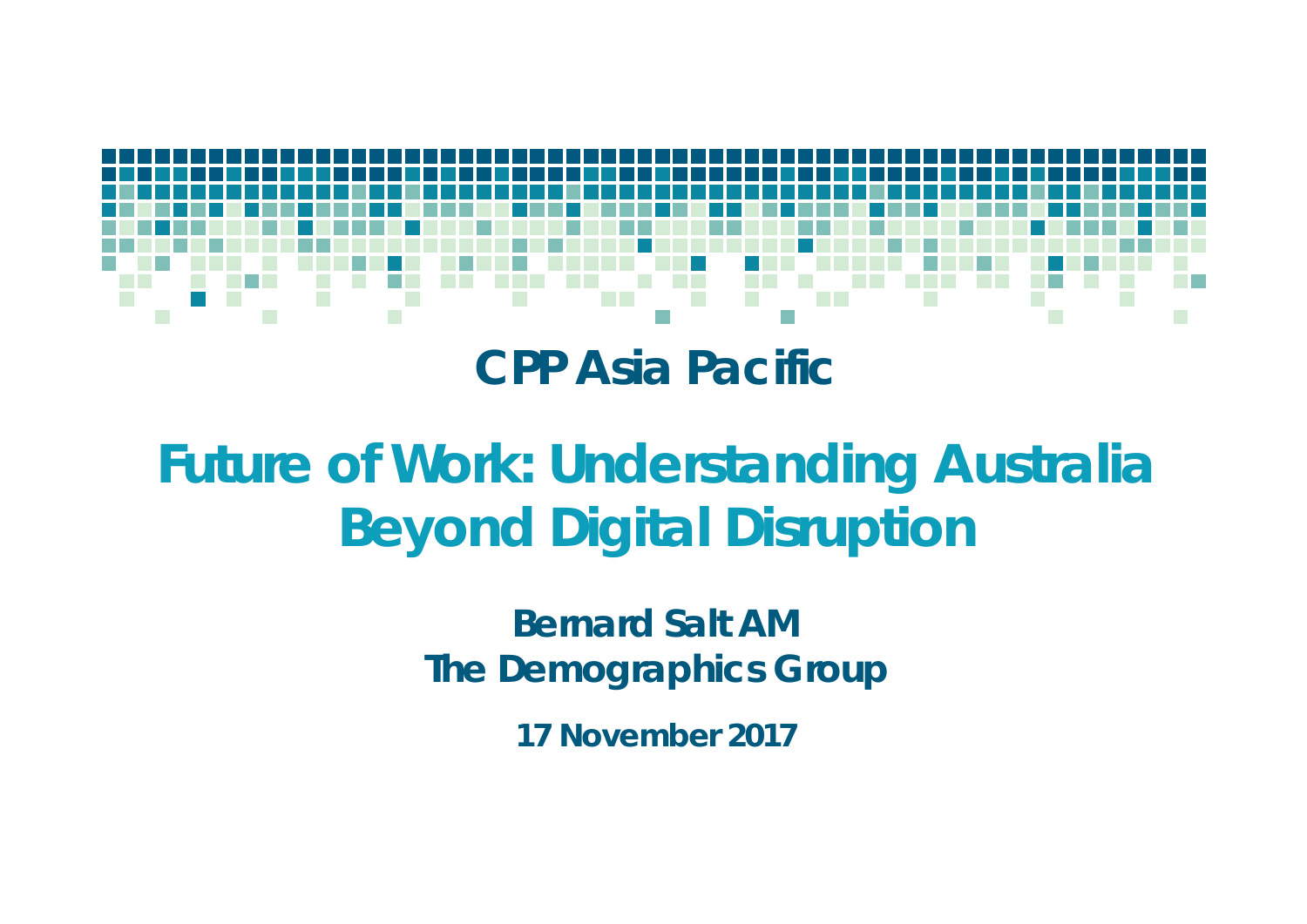## **Global businesses consolidating in the US and China**

|    | 2017                      | Year | US\$ <sub>bn</sub> |                 | 2007                     | Year | US\$bn |
|----|---------------------------|------|--------------------|-----------------|--------------------------|------|--------|
| 1. | Apple                     | 1976 | \$811              | 1.              | <b>Exxon Mobil</b>       | 1870 | \$526  |
| 2. | Google                    | 1998 | \$692              | 2 <sub>1</sub>  | Petrochina               | 1988 | \$432  |
| 3. | <b>Microsoft</b>          | 1975 | \$597              | 3.              | <b>General Electric</b>  | 1892 | \$420  |
| 4. | Facebook                  | 2004 | \$505              | 4.              | <b>China Mobile</b>      | 1997 | \$382  |
| 5. | Amazon                    | 1994 | \$482              | 5.              | <b>ICBC</b>              | 1984 | \$338  |
| 6. | <b>Berkshire Hathaway</b> | 1955 | \$462              | $\mathbf 6$     | <b>Microsoft</b>         | 1975 | \$292  |
| 7. | Alibaba                   | 1999 | \$457              | 7.              | Gazprom                  | 1989 | \$279  |
| 8. | Tencent                   | 1998 | \$433              | 8.              | <b>Royal Dutch Shell</b> | 1907 | \$271  |
| 9. | Johnson & Johnson         | 1886 | \$366              | 9.              | Sinopec                  | 2000 | \$270  |
|    | 10. Exxon Mobil           | 1870 | \$349              | 10 <sub>1</sub> | AT&T                     | 1885 | \$256  |
|    |                           |      |                    |                 |                          |      |        |

Source: Bloomberg Terminal Data as at 17 October 2017; The Demographics Group; presentation template by SlidesCarnival

F F H

П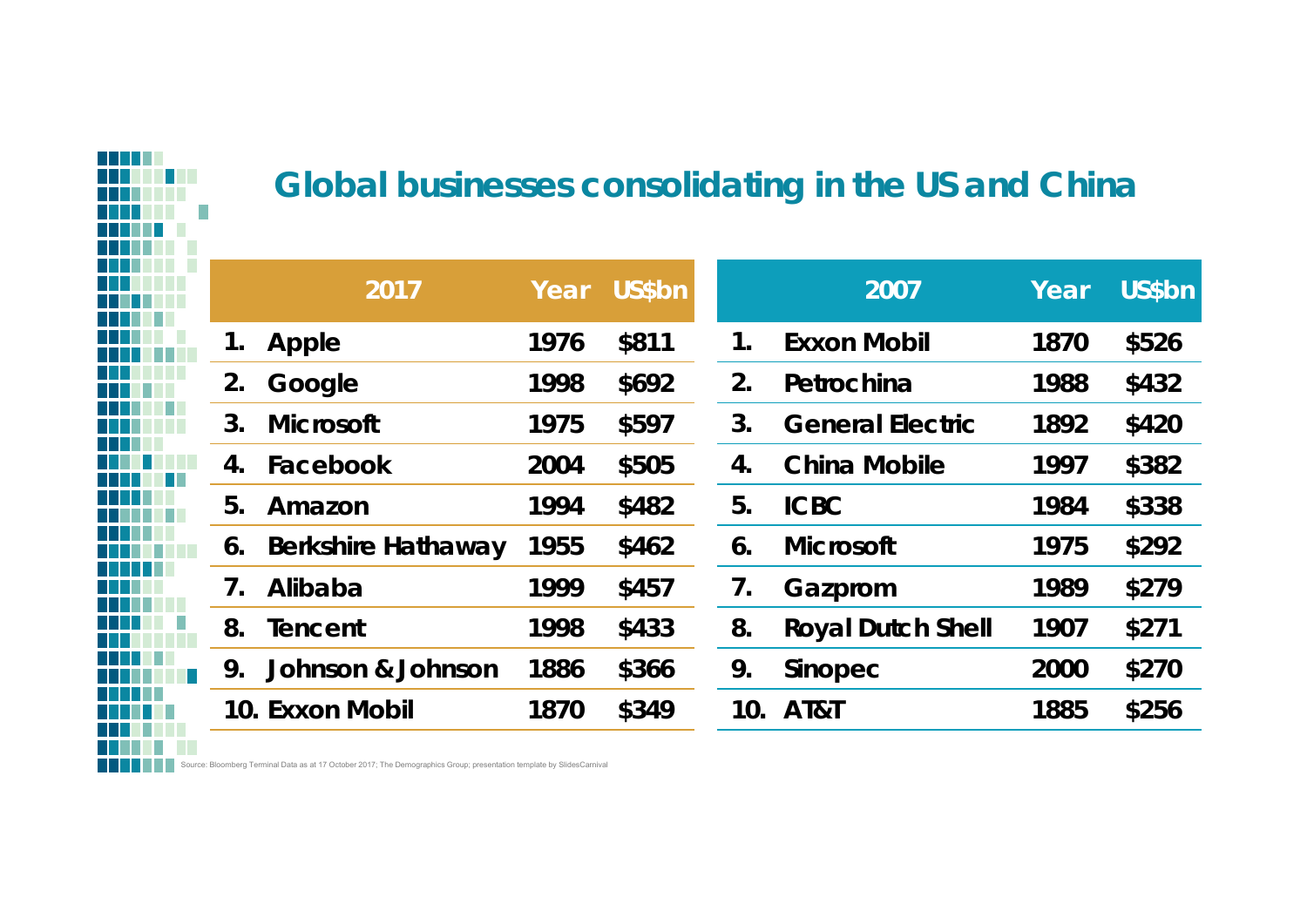### **The Australian consumer market is diverse**



Source: relevant local census data, The Demographics Group; presentation template by SlidesCa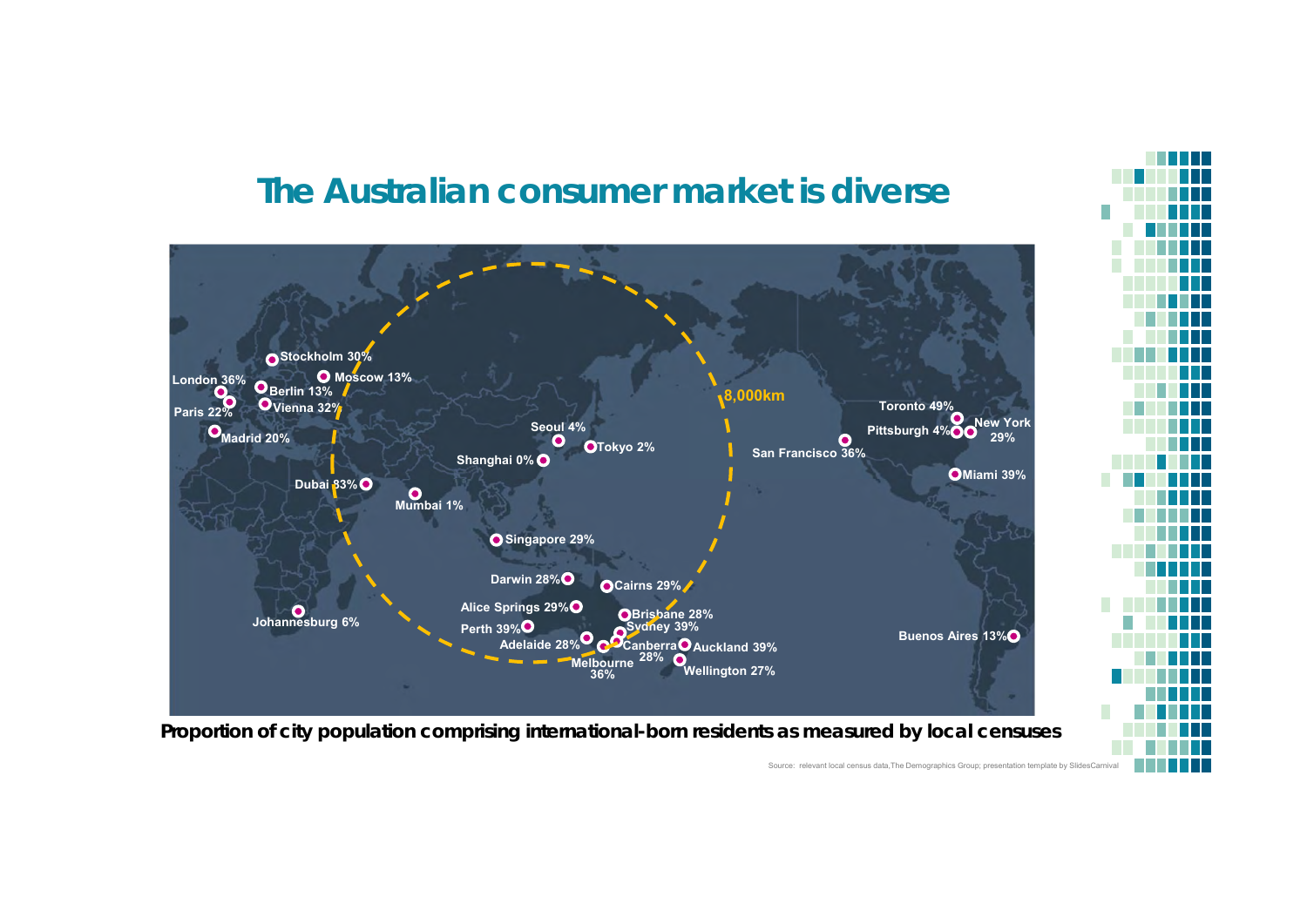## **New acronyms for our newest tribes PUMCINS …→ P**rofessional **U**rban **M**iddle **C**lass **I**n **N**ice **S**uburbs **…NETTELs N**ot **E**nough **T**ime **T**o **E**njoy **L**ife **← KIPPERS …→ K**ids **I**n **P**arents **P**ockets **E**roding **R**etirement **S**avings **…LOMBARDS L**ots **O**f **M**oney **B**ut **A R**eal **D**ickhead **←** ource: The Demographics Group; presentation template by SlidesCarnival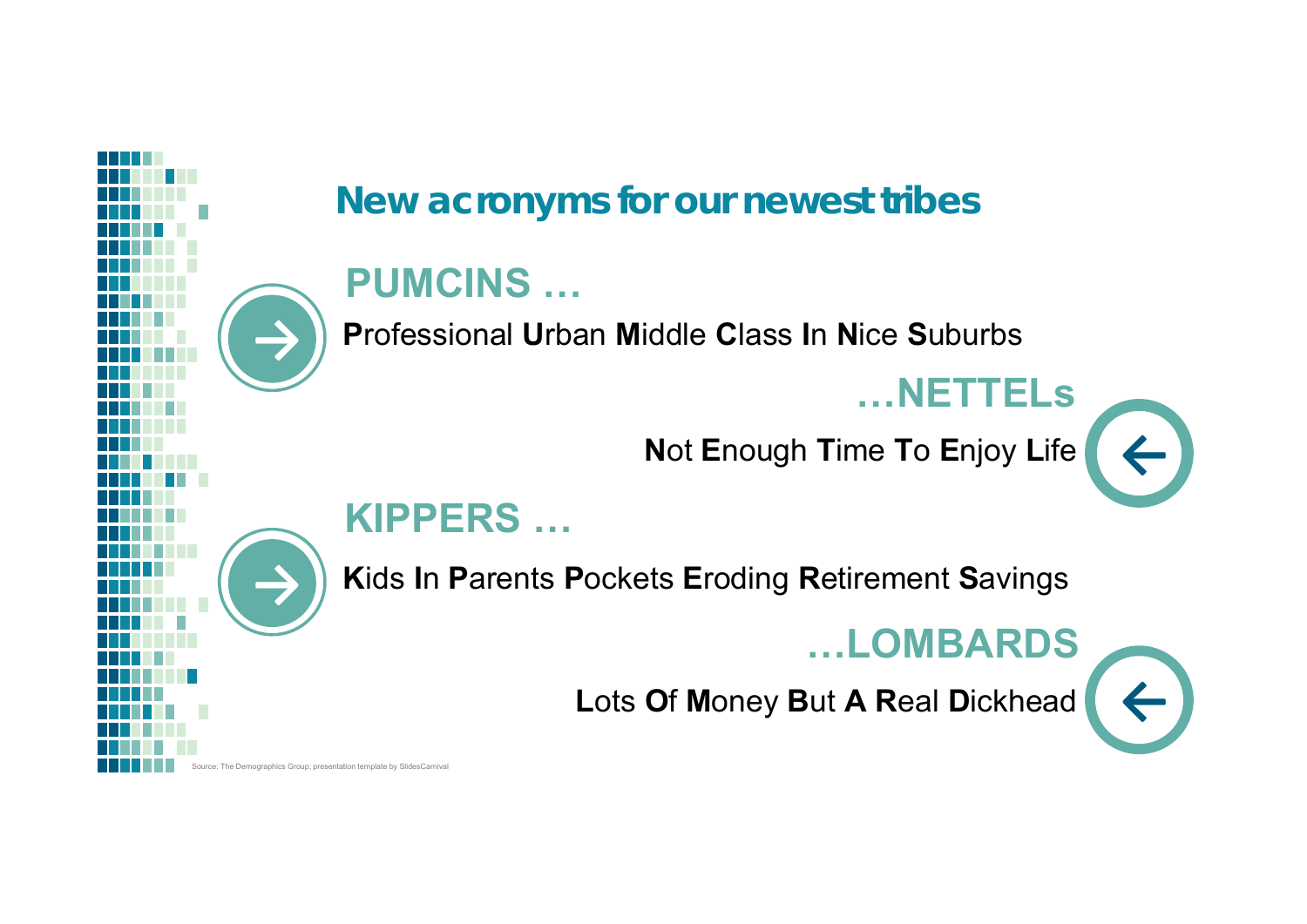## **Australia's Asian and Indian influences are rising**

|                                 | 2016      | <b>Change 2011-2016</b> |
|---------------------------------|-----------|-------------------------|
| XK<br><b>United Kingdom</b>     | 1,088,000 | $-1%$                   |
| <b>AK</b><br><b>New Zealand</b> | 518,000   | $+7%$                   |
| China                           | 510,000   | $+60%$                  |
| India<br>$\bullet$              | 455,000   | $+54%$                  |
| <b>Philippines</b>              | 232,000   | $+36%$                  |
| $\bigstar$<br>Vietnam           | 219,000   | $+19%$                  |
| <b>Italy</b>                    | 174,000   | $-6%$                   |
| $\geq$<br><b>South Africa</b>   | 162,000   | $+12%$                  |
| <b>Malaysia</b>                 | 138,000   | $+19%$                  |
| 峰<br>Sri Lanka                  | 110,000   | $+27%$                  |
| M.<br>Germany                   | 103,000   | $-5%$                   |
| $\bullet$<br>South Korea        | 99,000    | $+33%$                  |



**Nationalities by country of birth in Australia between the 2011 and 2016 censuses**

Source: Based on Australian Bureau of Statistics data; The Demographics Group; presentation template by SlidesCarnival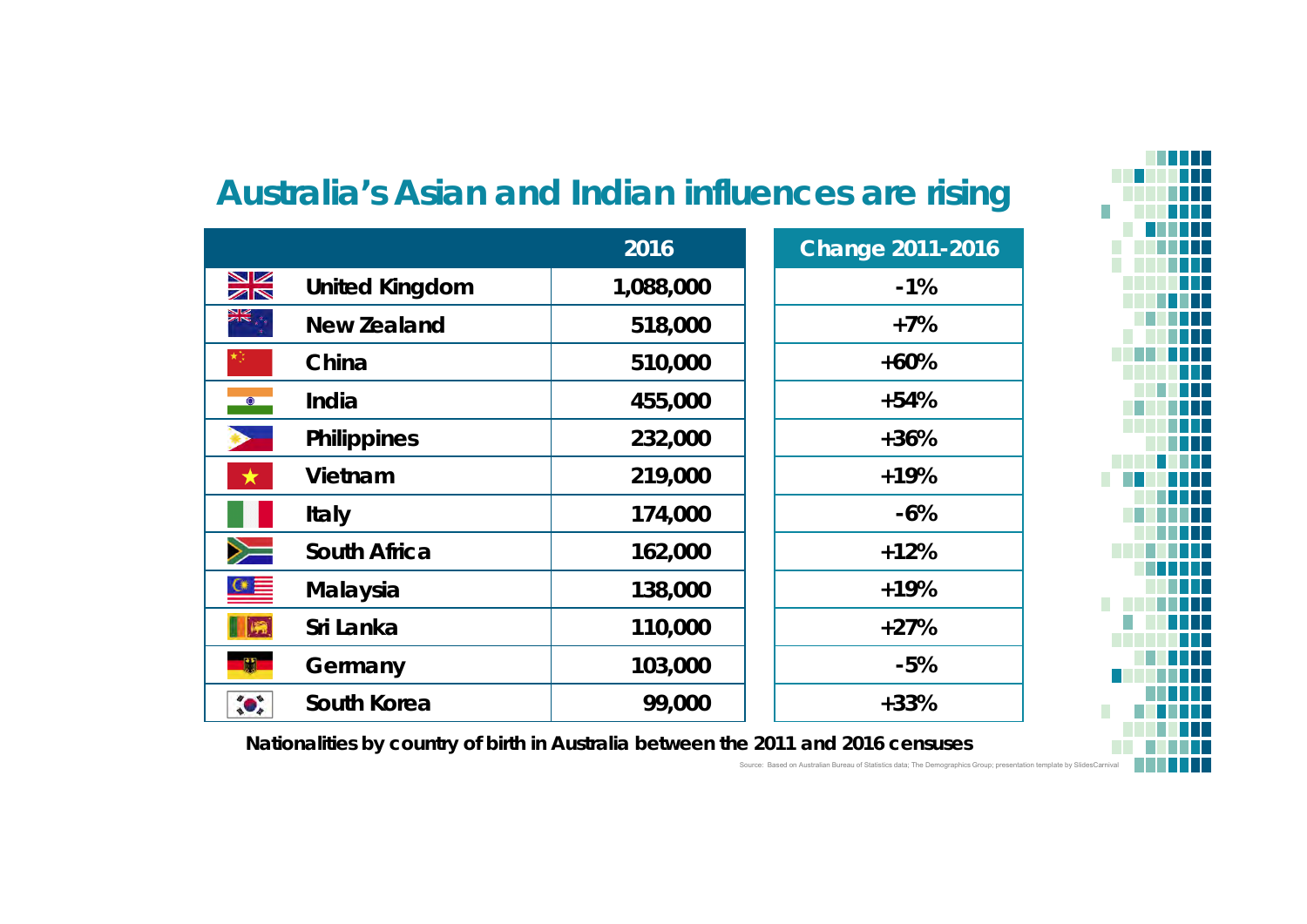## **There has been a loss of faith in big institutions**

|   |                  | 2016                    |           | <b>Change 2011-2016</b> | <b>Greater Melbourne</b> |
|---|------------------|-------------------------|-----------|-------------------------|--------------------------|
|   | 1.               | No religion             | 6,933,700 | $+45%$                  | $+49%$                   |
|   | 2.               | Catholic                | 5,291,800 | $-3%$                   | $-4%$                    |
|   | 3.               | Anglican                | 3,101,200 | $-16%$                  | $-21%$                   |
|   | 4.               | <b>Uniting Church</b>   | 870,200   | $-18%$                  | $-23%$                   |
|   | 5.               | <b>Islam</b>            | 604,200   | $+27%$                  | $+29%$                   |
|   | $\vert 6. \vert$ | <b>Buddhism</b>         | 563,700   | $+7%$                   | $+7%$                    |
|   | 7.               | Presbyterian & Reformed | 526,700   | $-12%$                  | $-18%$                   |
|   | 8.               | <b>Eastern Orthodox</b> | 502,800   | $-11%$                  | $-12%$                   |
|   | 9.               | Hinduism                | 440,300   | $+60%$                  | $+62%$                   |
|   | 10               | <b>Baptist</b>          | 345,100   | $-2%$                   | $0\%$                    |
| П | 11.              | Pentecostal             | 260,600   | $+9%$                   | $+17%$                   |
|   | 12.              | Lutheran                | 174,000   | $-31%$                  | $-37%$                   |

**Religious affiliation in Australia and Greater Melbourne between the 2011 and 2016 censuses**

Source: Based on Australian Bureau of Statistics data; The Demographics Group; presentation template by SlidesCarnival

**The Co**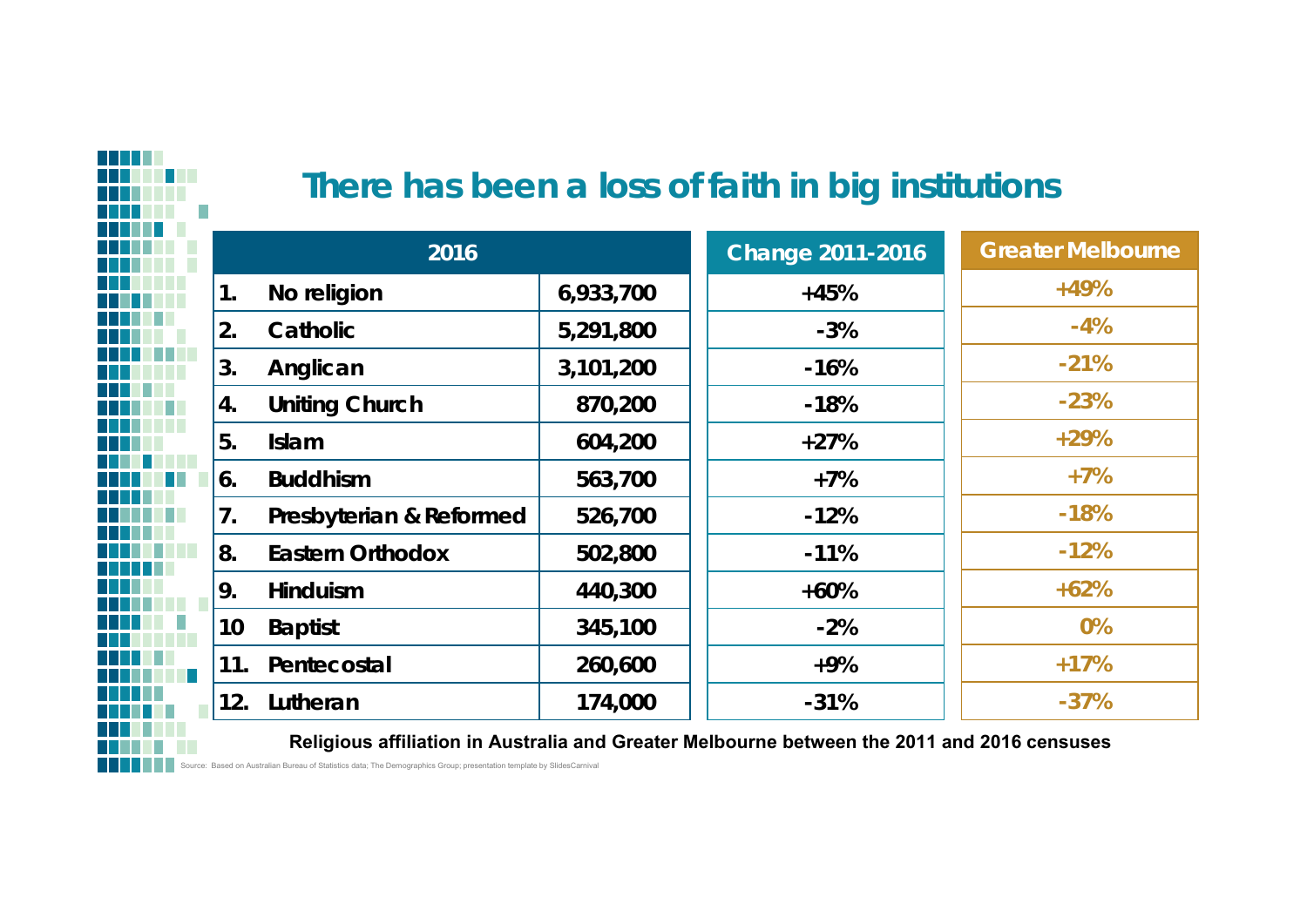## **The Chinese middle-class wants a holiday**

|                |                       | <b>Population M</b> |      |
|----------------|-----------------------|---------------------|------|
|                | City                  | 2015                | 2000 |
| 1              | Shanghai*             | 24                  | 14   |
| $\overline{2}$ | Beijing *             | 20                  | 10   |
| 3              | <b>Chongqing</b><br>∗ | 13                  | 8    |
| 4              | Guangzhou *           | 12                  | 7    |
| 5              | Tianjin               | 11                  | 7    |
| 6              | Shenzhen <sup>*</sup> | 11                  | 7    |
| 7              | Wuhan <sup>*</sup>    | 8                   | 7    |
| 8              | Chengdu <sup>*</sup>  | 8                   | 4    |
| 9              | <b>Dongguan</b>       | 7                   | 4    |
| 10             | <b>Nanjing</b>        |                     | 4    |

|    | <b>Population M</b>         |      |                |
|----|-----------------------------|------|----------------|
|    | <b>City</b>                 | 2015 | 2000           |
| 11 | $\star$<br><b>Hong Kong</b> | 7    | 7              |
| 12 | Foshan                      | 7    | 4              |
| 13 | Hangzhou *                  | 6    | 3              |
| 14 | <b>Shenyang</b>             | 6    | 5              |
| 15 | Xi'an *                     | 6    | 4              |
| 16 | <b>Suzhou</b>               | 5    | $\overline{2}$ |
| 17 | <b>Haerbin</b>              | 5    | 4              |
| 18 | Qingdao <sup>*</sup>        | 5    | 3              |
| 19 | <b>Dalian</b>               | 4    | 3              |
| 20 | <b>Xiamen</b><br>*          | 4    |                |

**Top 20 cities in China at 2015 and 2000**

**\* Cities connected into Australia**



Source: Based on UN Population Division data; The Demographics Group; presentation template by SlidesCarnival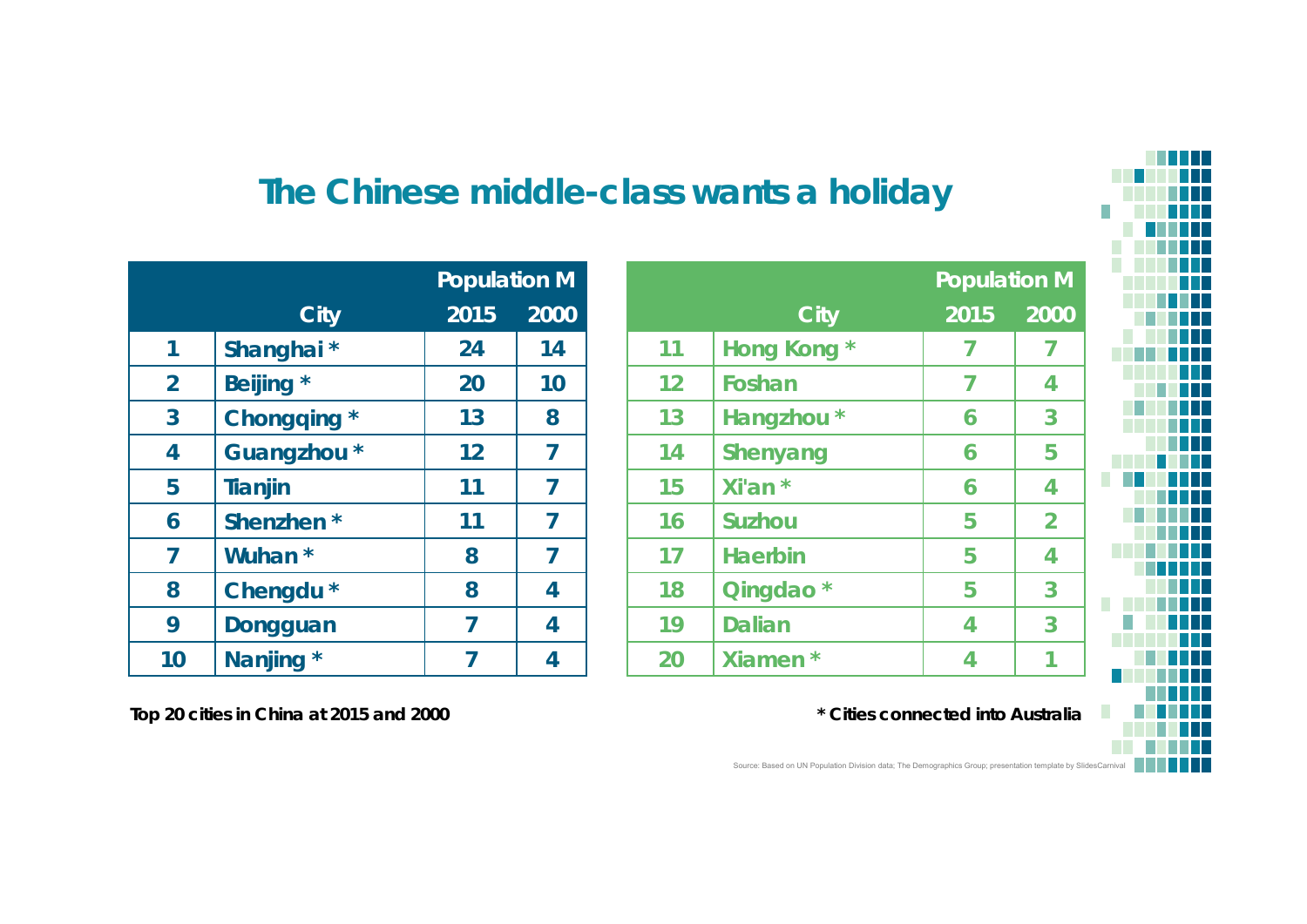

ource: Based on Australian Bureau of Statistics data; The Demographics Group; presentation template by SlidesCarnival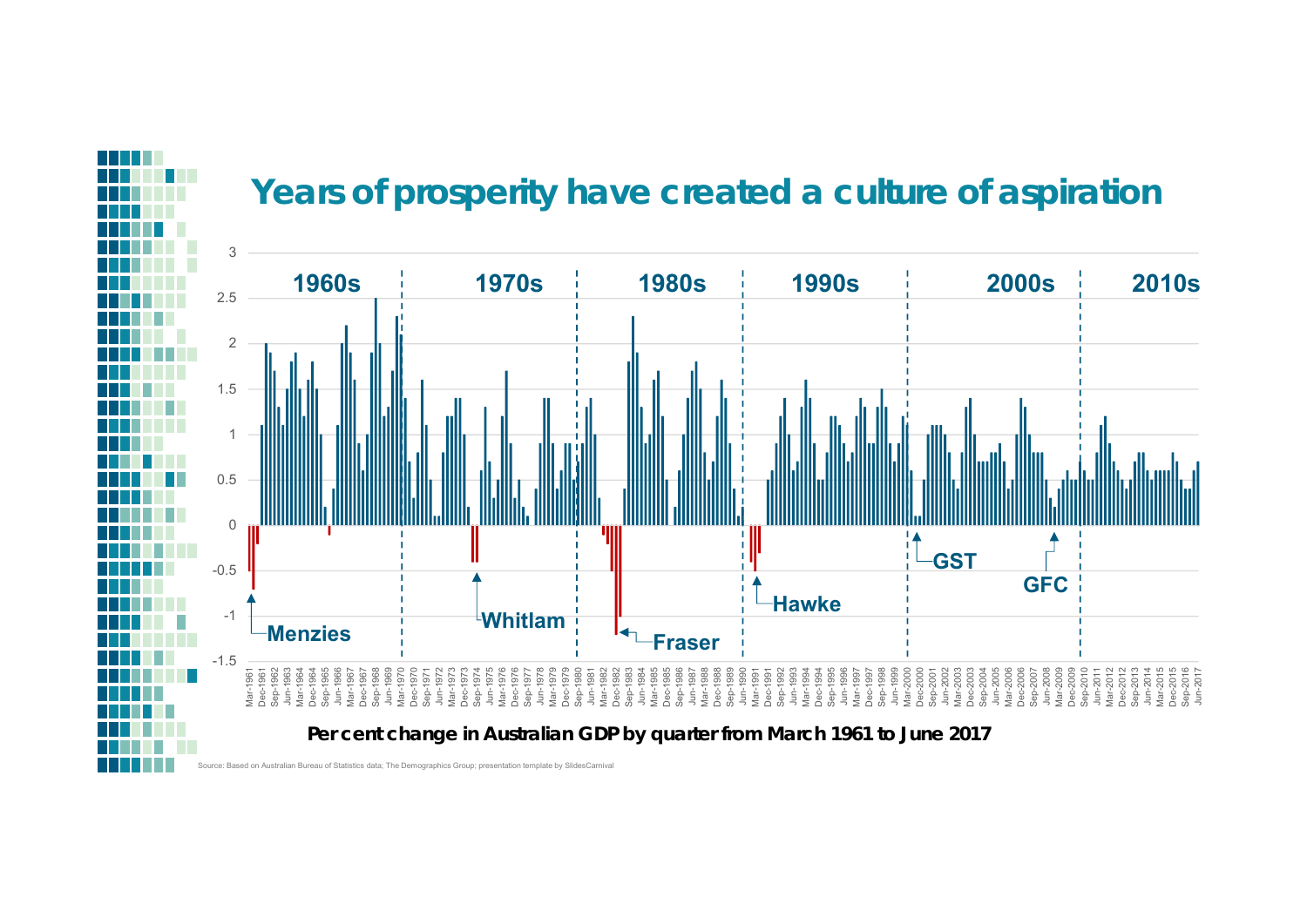## **Our houses have changed … so too have our expectations**

**1950s**

## **Today**





Source: The Demographics Group; presentation template by SlidesCarnival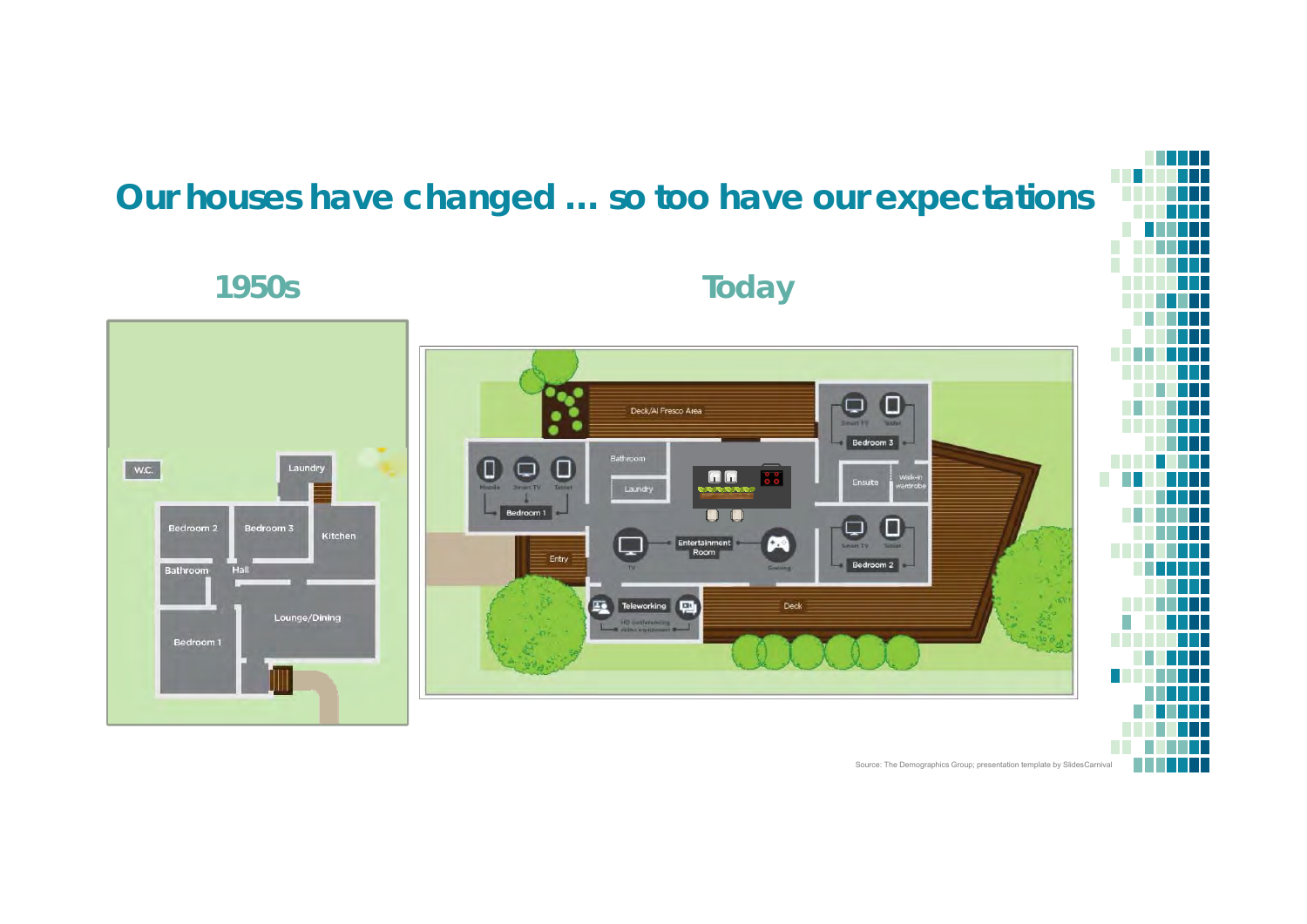## **Australians are dividing the lifecycle into 'thirds'**



Source: Based on Australian Bureau of Statistics data; The Demographics Group; presentation template by SlidesCarnival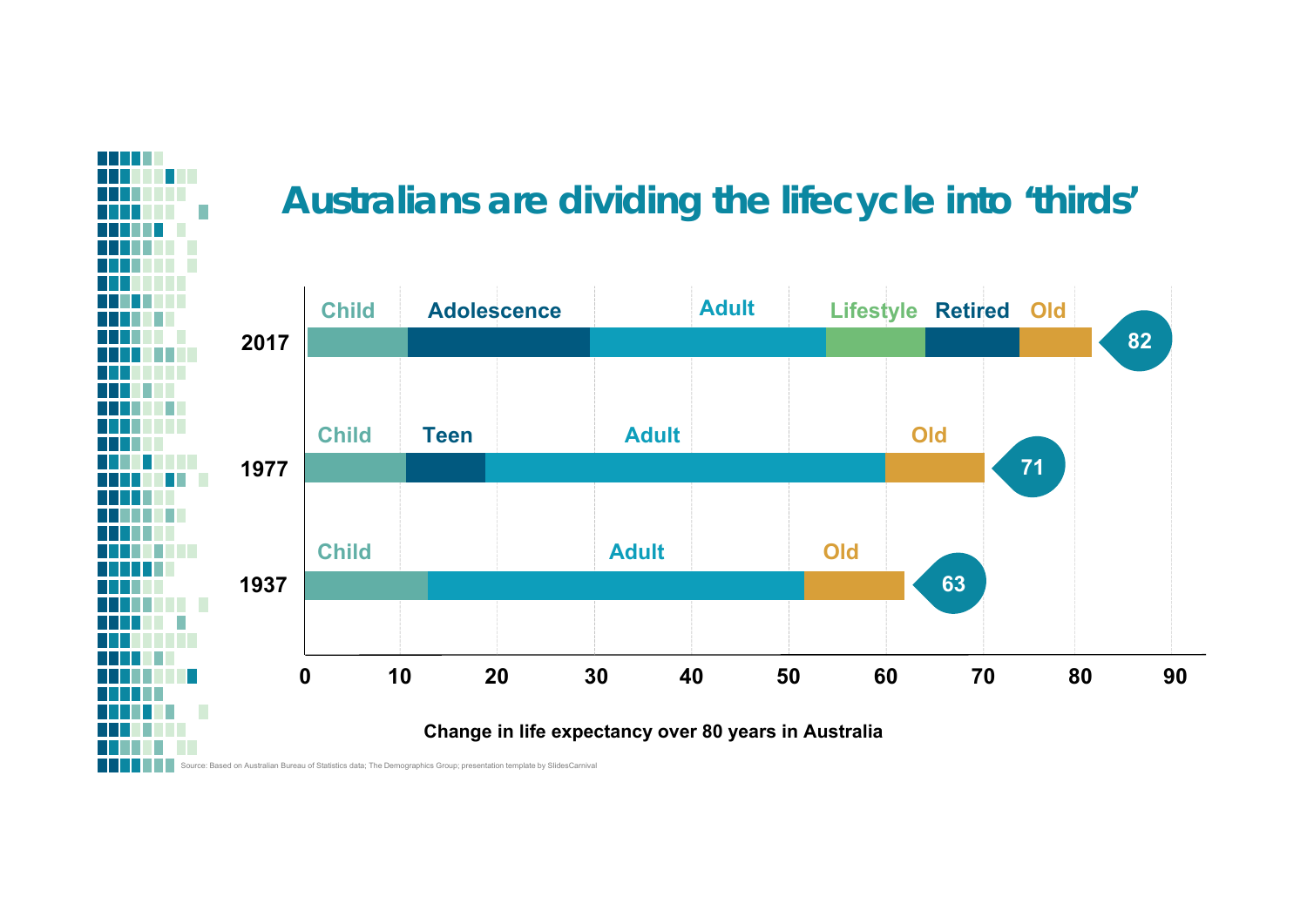f you are under 40 and starting to read this. I politely suggest that you turn the page. There isn't anything here that will interest you, Just me rabbiting on about The old days. Bit of a yawn-fest, really... Have they gone? Is it just you and me now? Shhh... act natural and read this column without making a sound. Do not look up: do not make eye contact with anyone. Come close to the page. Closer!

I belong to a secret society and I am looking for new recruits. It's a sect known as the Middle-Aged Moralisers. We in the MAM meet monthly in our members' homes in the suburbs, where we discuss... hush... the youth of today. Why the need for secrecy? Well, if it ever got out that middle-aged people talk about young people, all hell would break loose.

We on the MAM membership committee have been watching you. We've seen the pursed lips, the tut-tutting, the head-shaking. We have seen the sighing, the face-palming. the eve-rolling. We think you are one of us. We know it, you know it. Come to our next meeting. You'll find it liberating to know there are others just like you.

This week we're discussing the evils of hipster cafes. Do you know why hipster cafes have milk crates for seating? To keep baby boomers at bay. They know they can't officially ban us, so what do they do? They rig the seating so that tight baby-boomer hamstrings recoil at the prospect of positioning the buttocks below the latitude of the knees. Sitting is fine. Getting up is problematic. And doesn't the sub-40 set



BY BERNARD SALT

#### **Moralisers,** we need you!

know it. They don't want we over-50s despoiling the authentic grooviness of their cafes. (Is groovy still a word?)

Do you know what else hipster cafes do? With malicious aforethought, hipster proprietors deliberately design their menus with the tiniest of writing and print these same menus using a light-coloured ink on light-coloured paper. That is pure evil writ large. And then these same hipster

proprietors play thumping, pumping music that reverberates off polished concrete floors so as to eliminate all hope of audible conversation. The meandering middle-aged who have naively wandered into hinster cafes are thereby reduced to pathetically lip-reading conversations, hoping to catch the odd word so as to guess the meaning of entire sentences.

Don't get me started on the befuddlement caused by toilets with obscure signage. Is that an M or is that a W? Is that a top hat or is that a ladies' bonnet? This is a hipster cafe: they wouldn't have a top hat on the door to the men's loo. Unless, of course, they're being ironic. Maybe it is the men's. Why can't we have some light back here? Why can't we have a sign saying men and women?

But all of this is mere ephemera. It gets worse. I have seen young people order smashed avocado with crumbled feta on five-grain toasted bread at \$22 a pop and more. I can afford to eat this for lunch because I am middle-aged and have raised my family. But how can young people afford to eat like this? Shouldn't they be economising by eating at home? How often are they eating out? Twenty-two dollars several times a week could go towards a deposit on a house.

There, I've said it. I have said what every secret middle-aged moraliser has thought but has never had the courage to verbalise. Should you disclose the contents of this conversation. I will disayow all knowledge of you and of the existence of this secret society. In fact, this conversation never took place. Goodbye,

**4** saltb@theaustralian.com.au →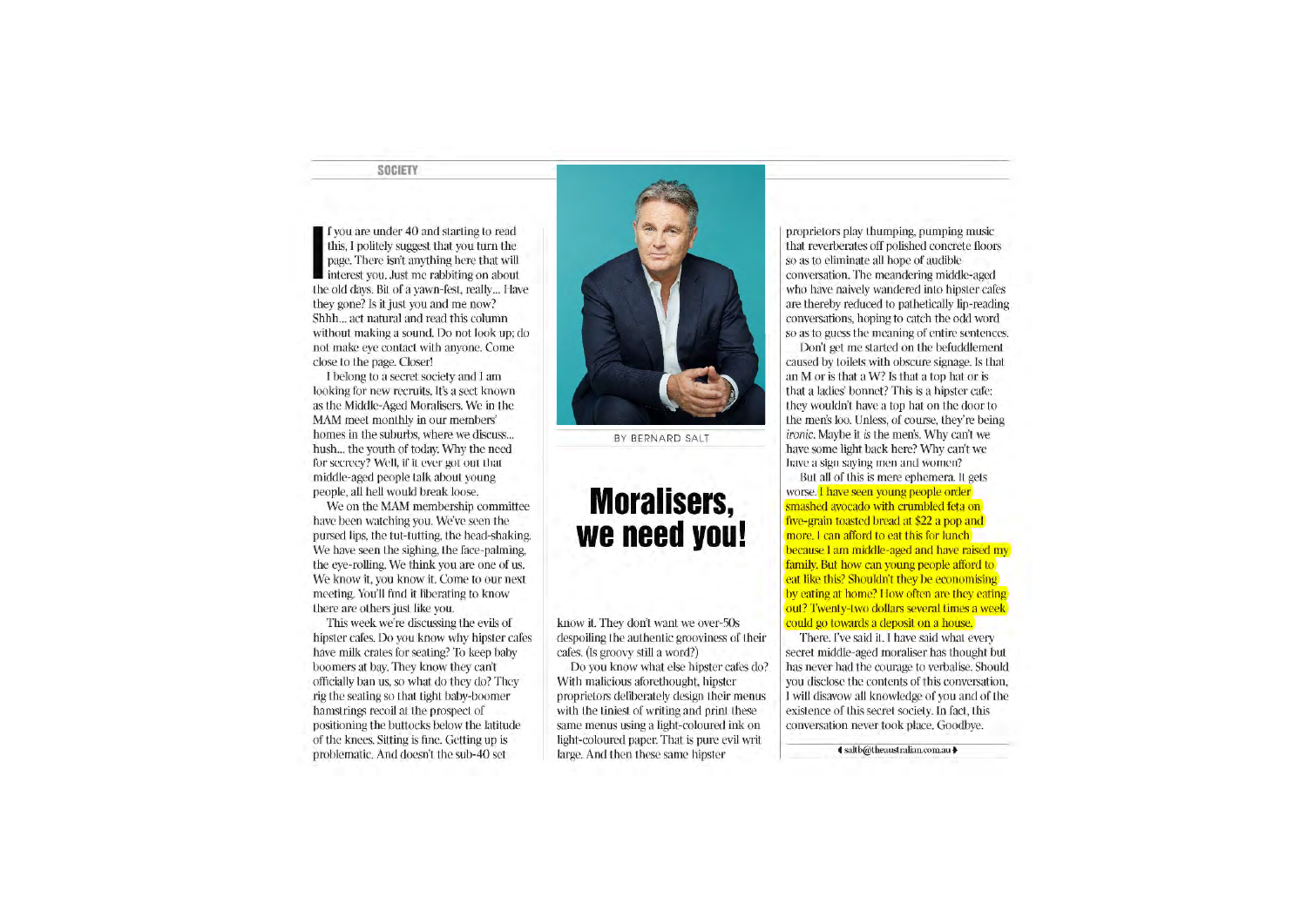



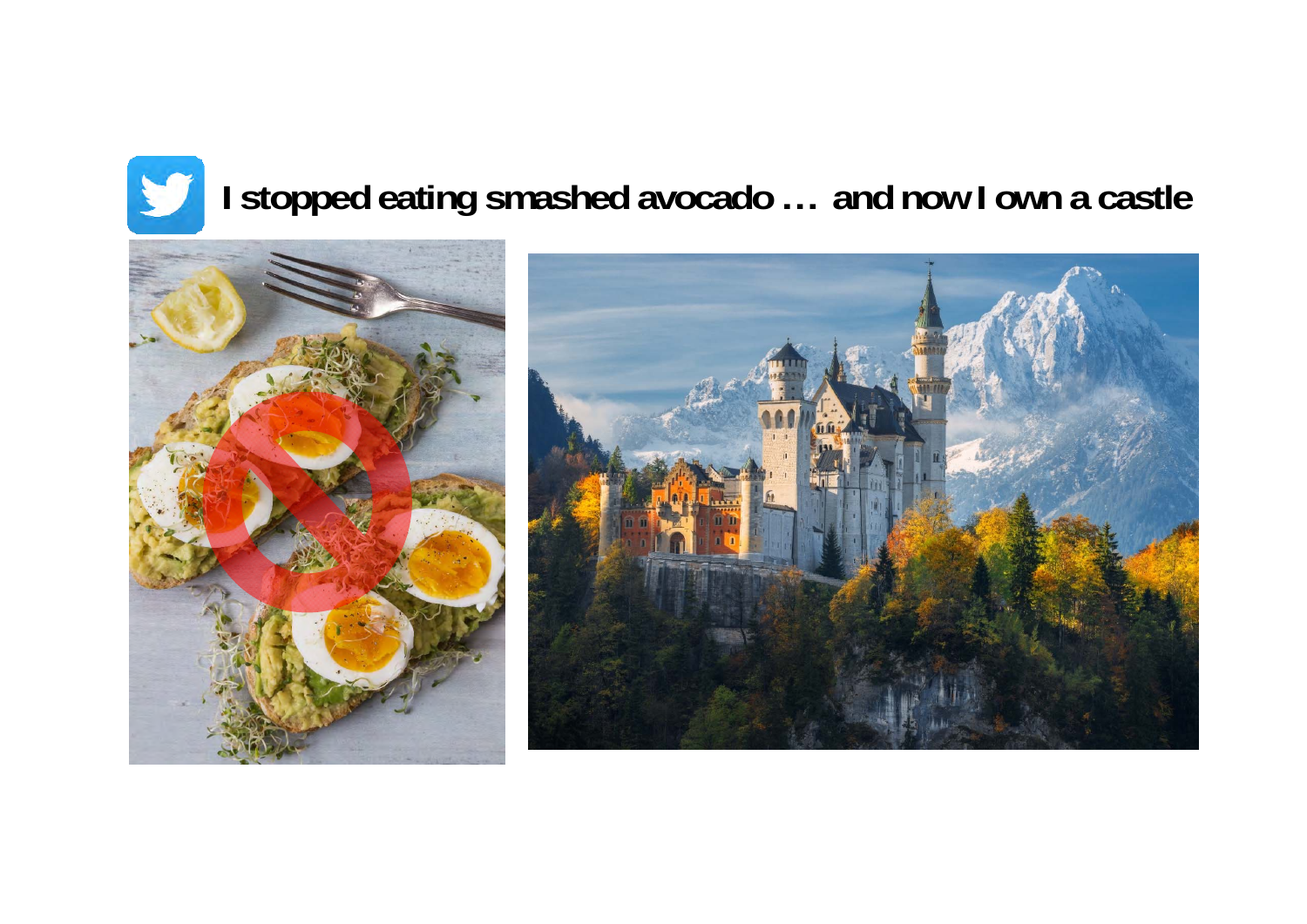



**17 years Australia May quarter 2017 – up 3.4m (8.7m – 12m)**

Source: Based on Australian Bureau of Statistics data; The Demographics Group; presentation template by SlidesCarnival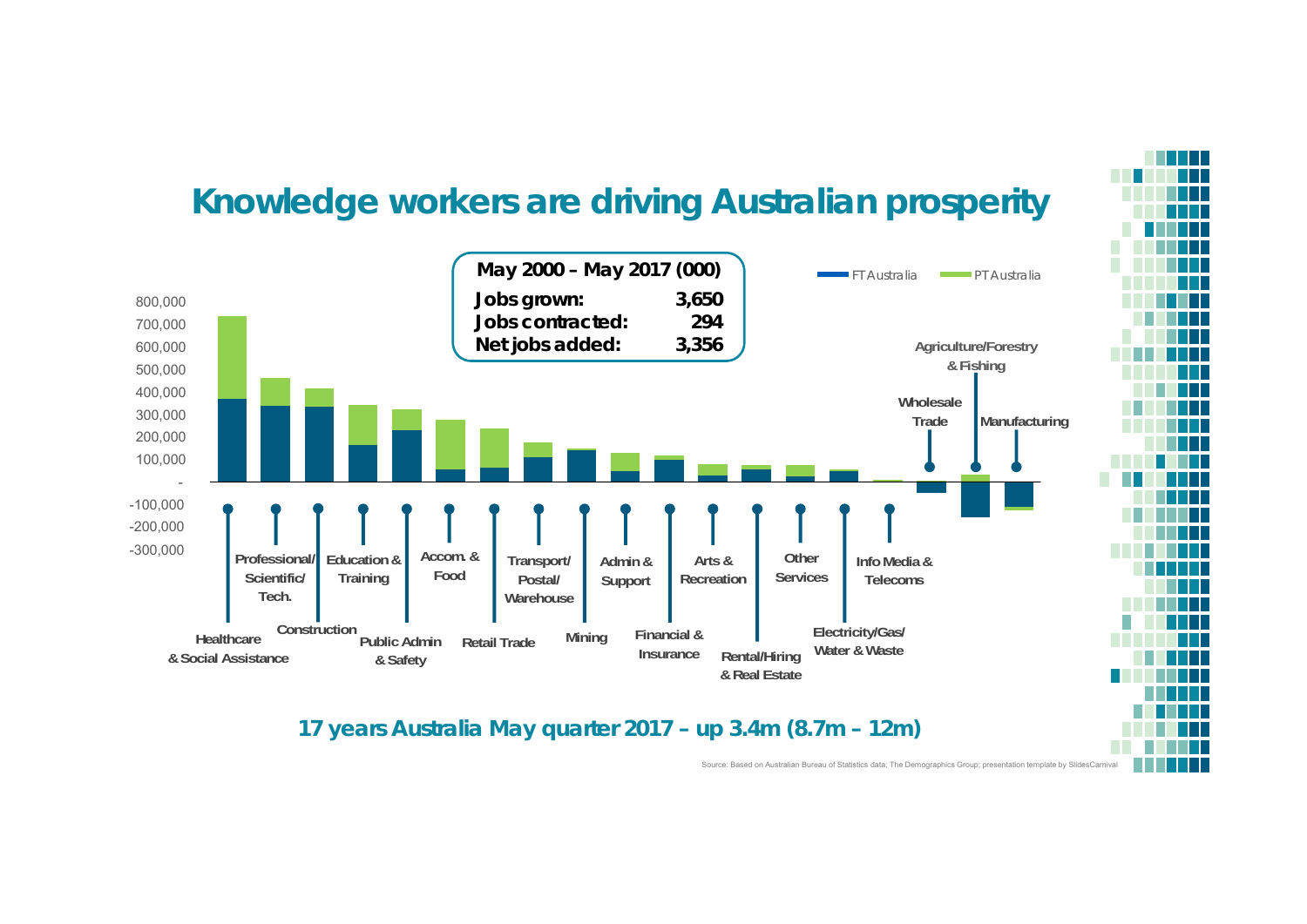## **More jobs in caring and doing … fewer jobs in making and mining**

|                |                                                        | 2016-2011 |
|----------------|--------------------------------------------------------|-----------|
| 1              | Sales Assistant (General)                              | 69,099    |
| $\overline{2}$ | <b>Aged or Disabled Carer</b>                          | 24,152    |
| 3              | Chef                                                   | 23,095    |
| 4              | <b>Domestic Cleaner</b>                                | 20,649    |
| 5              | Kitchenhand                                            | 17,155    |
| 6              | <b>Construction Project Manager</b>                    | 17,002    |
| 7              | <b>Enrolled Nurse</b>                                  | 16,494    |
| 8              | <b>Registered Nurse (Critical Care</b><br>& Emergency) | 16,347    |
| 9              | <b>Child Care Worker</b>                               | 15,776    |
| 10             | <b>Barista</b>                                         | 15,641    |
| 11             | <b>Management Consultant</b>                           | 14,588    |
| 12             | <b>Marketing Specialist</b>                            | 14,419    |
|                |                                                        |           |

|                |                                                | 2016-2011 |
|----------------|------------------------------------------------|-----------|
| 1              | Secretary (General)                            | $-19,214$ |
| $\overline{2}$ | <b>Retail Manager (General)</b>                | -18,410   |
| 3              | <b>General Clerk</b>                           | $-16,542$ |
| 4              | <b>Mixed Crop &amp; Livestock Farmer</b>       | -11,685   |
| 5              | <b>Checkout Operator</b>                       | $-11,062$ |
| 6              | Manufacturer                                   | $-9,243$  |
| 7              | <b>Bank Worker</b>                             | $-8,545$  |
| 8              | Wholesaler                                     | $-6,594$  |
| 9              | <b>Financial Institution Branch</b><br>Manager | $-5,931$  |
| 10             | <b>Engineering Production Worker</b>           | $-5,219$  |
| 11             | Cook                                           | $-5,184$  |
| 12             | Miner                                          | -4,980    |

**Net change in employment by occupation in Australia over 5 years to 2016**

Source: Australian Bureau of Statistics as at 17 October 2017; The Demographics Group; presentation template by SlidesCarnival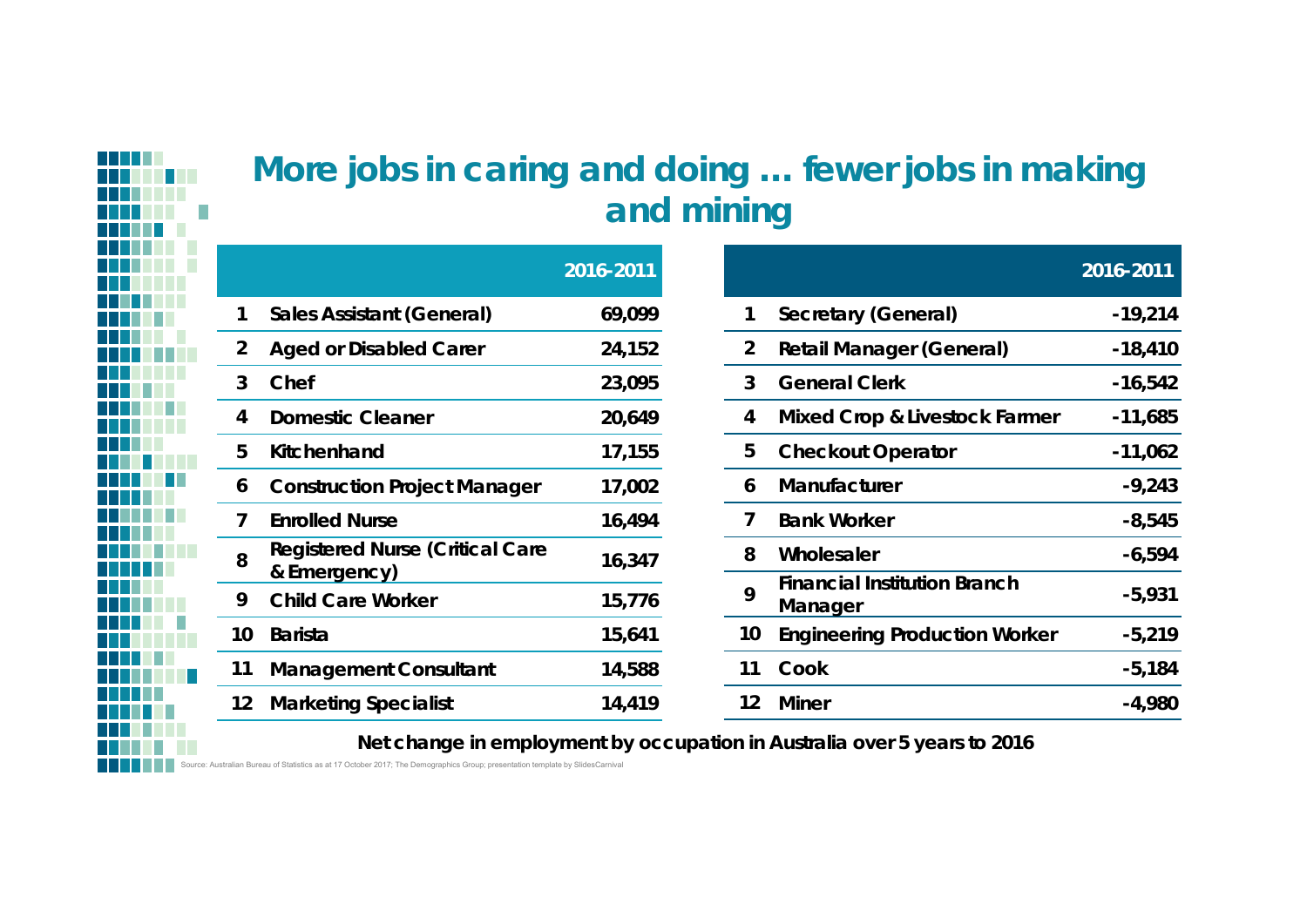### **People-care, growth and indulgences are businesses to be in**

|                |                                                                    | 2016-2011 |
|----------------|--------------------------------------------------------------------|-----------|
| 1              | <b>Cafes &amp; Restaurants</b>                                     | 75,000    |
| $\overline{2}$ | Hospitals (except Psych)                                           | 53,000    |
| 3              | <b>Aged Care Residential Services</b>                              | 46,000    |
| 4              | <b>Building &amp; Other Industrial Cleaning</b><br><b>Services</b> | 33,000    |
| 5              | <b>Secondary Education</b>                                         | 27,000    |
| 6              | <b>Combined Primary &amp; Secondary</b><br><b>Education</b>        | 27,000    |
| 7              | <b>Primary Education</b>                                           | 26,000    |
| 8              | <b>Computer System Design &amp; Related</b>                        | 23,000    |
| 9              | <b>General Practice Medical Services</b>                           | 23,000    |
| 10             | <b>Real Estate Services</b>                                        | 23,000    |
| 11             | <b>Preschool Education</b>                                         | 20,000    |
| 12             | <b>Higher Education</b>                                            | 20,000    |

- •**424 categories**
- • **Strong representation in cafes, hospitals, aged care and education**
- • **Businesses based around computer systems**
- • **Building services also popular eg cleaning and real estate**



**Net change in employment by industry in Australia over 5 years to 2016**

Source: Based on Australian Bureau of Statistics data; The Demographics Group; presentation template by SlidesC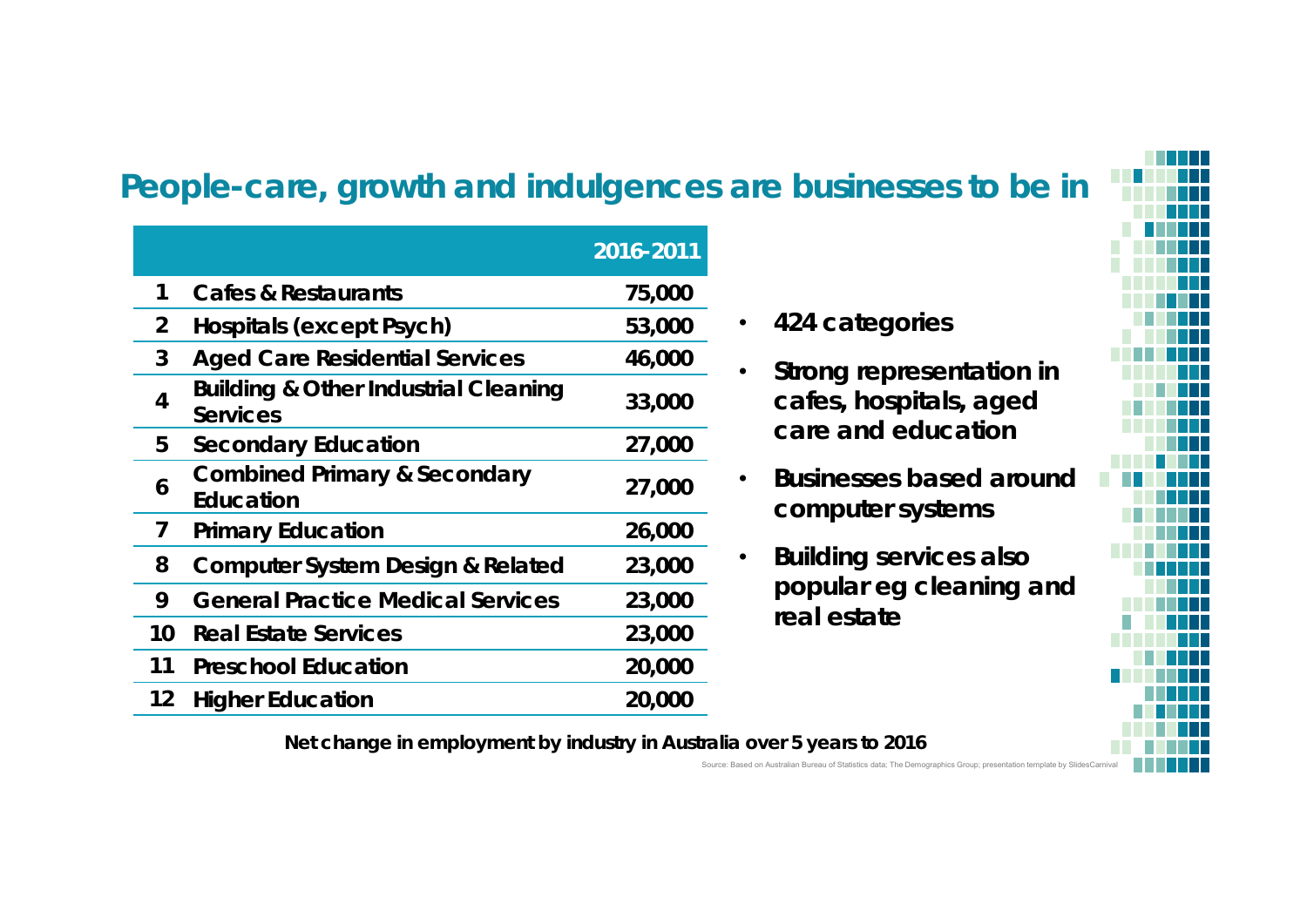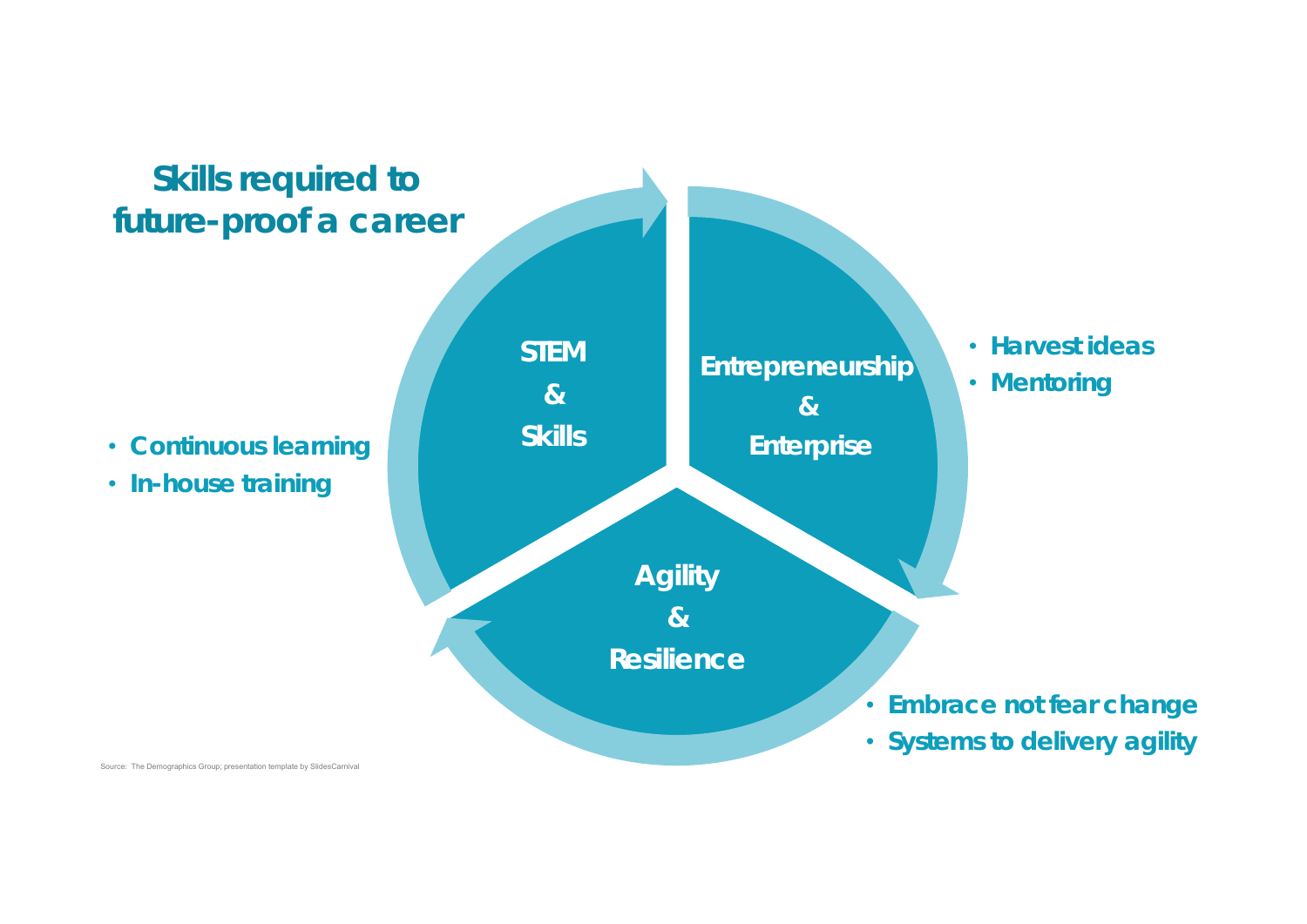## **It seems my MBTI® assessment hasn't changed in 20 years**

| <b>ISTJ</b> | <b>ISFJ</b> | <b>INFJ</b> | <b>INTJ</b> |
|-------------|-------------|-------------|-------------|
| 16.3%       | 8.6%        | 2.9%        | 3.7%        |
| <b>ISTP</b> | <b>ISFP</b> | <b>INFP</b> | <b>INTP</b> |
| 10.4%       | 6.5%        | 7.6%        | 5.5%        |
| <b>ESTP</b> | <b>ESFP</b> | <b>ENFP</b> | <b>ENTP</b> |
| 3.7%        | 4.3%        | 7.1%        | 4.3%        |
| <b>ESTJ</b> | <b>ESFJ</b> | <b>ENFJ</b> | <b>ENTJ</b> |
| 8.8%        | 5.3%        | 3.3%        | 1.6%        |

- **Completed MBTI® assessment**
- •**Updated from 20 years ago**
- **My assessment is INTJ**
- $\bullet$  **I felt it could have gone either way Judging-Perceiving**
- $\bullet$  **Same assessment as 20 years ago**

**Proportion Australian population by personality type**

Source: CPP Asia Pacific; The Demographics Group; presentation template by SlidesCarnival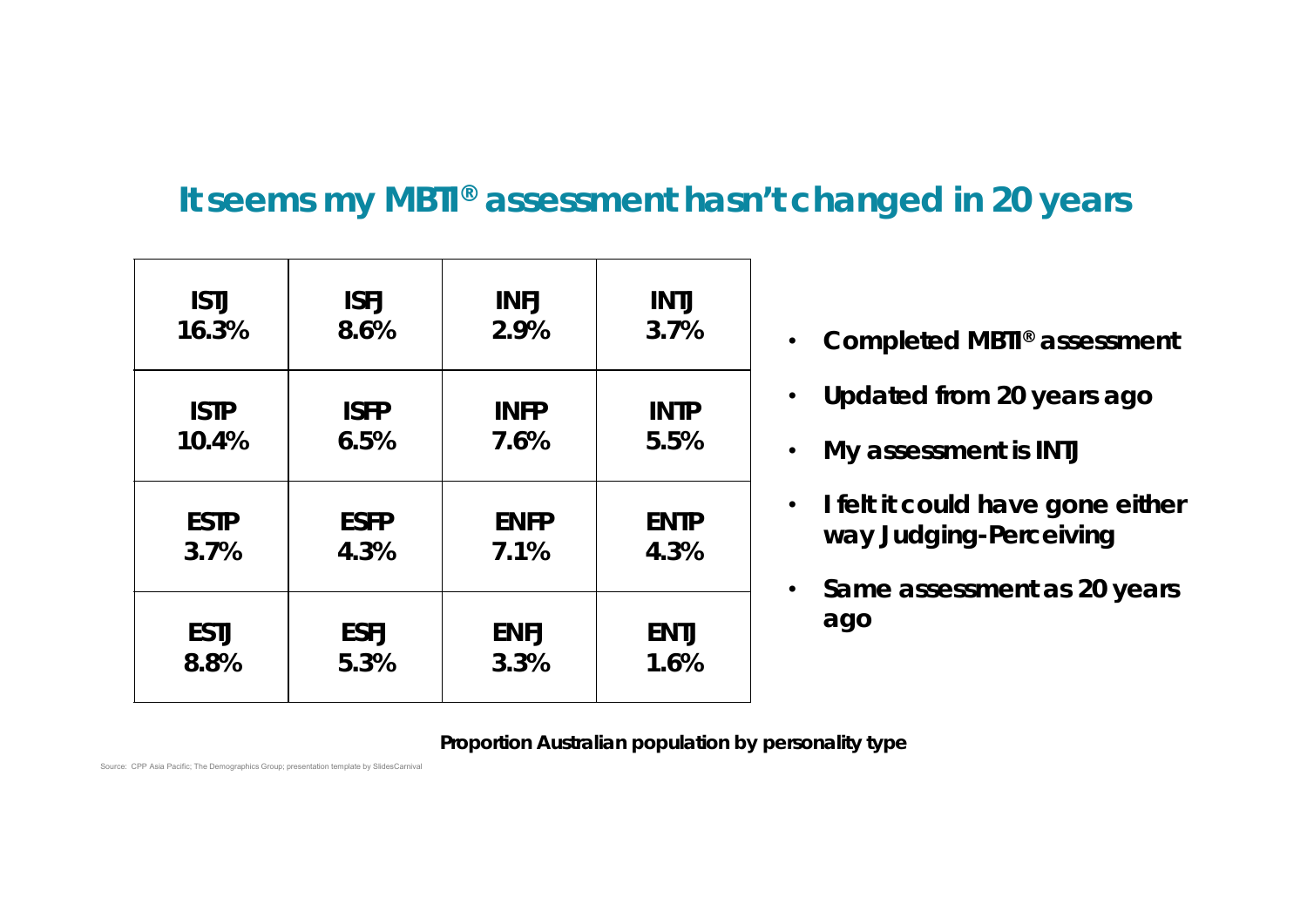**1**

## **Points to consider**

**2**



**The Australian workforce is undergoing profound economic change … requires new skills and continuous learning in-house**

**It's not all about robots and AI … there is much job growth in the caring and service industries**



**3**

**Future proof careers by continuous learning … but also by developing a workforce that is comfortable with change**

Source: Icons made by Freepik from www.flaticon.com; Shutterstock; The Demographics Group; presentation template by SlidesCarnival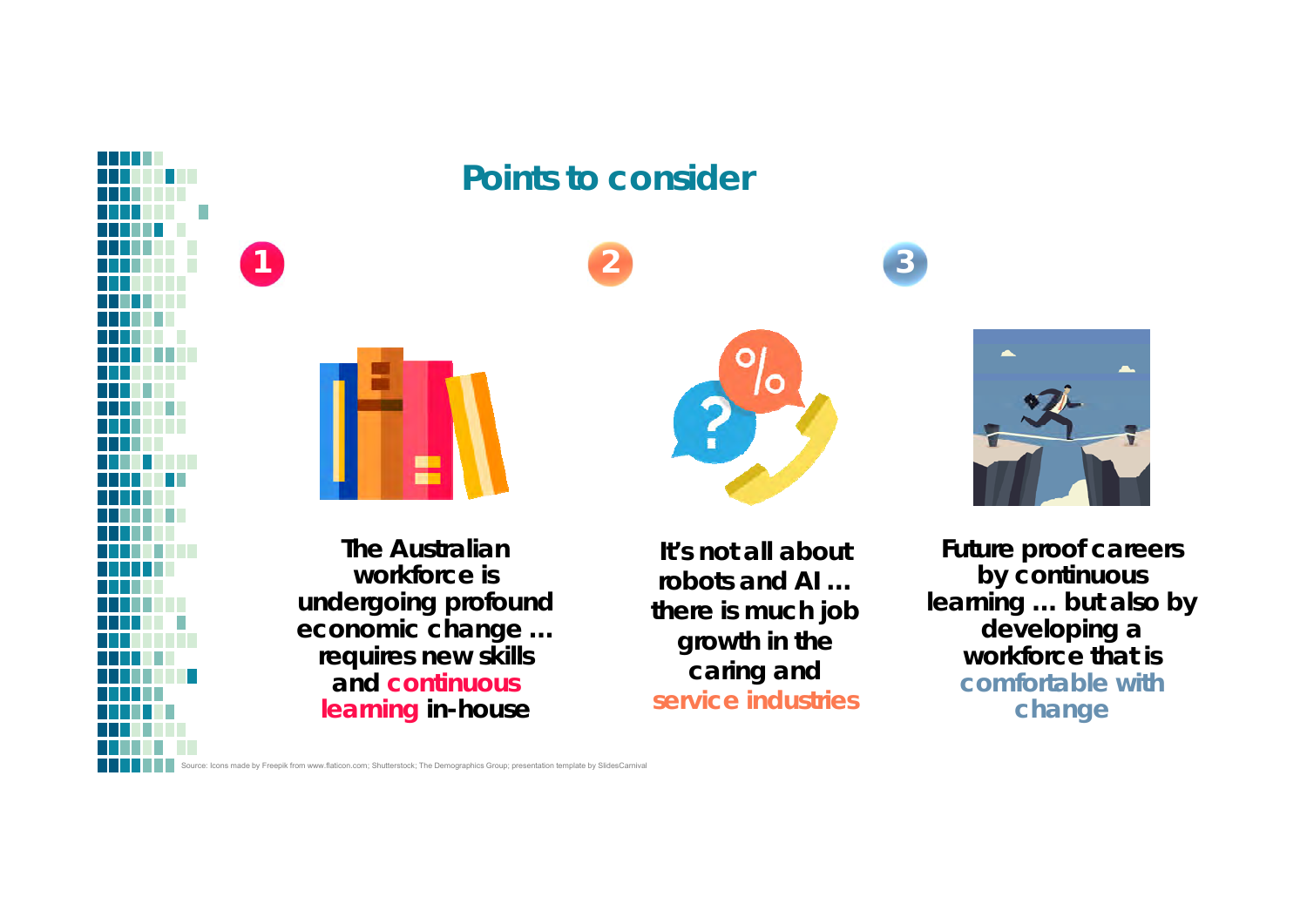## **www.thedemographicsgroup.com.au**